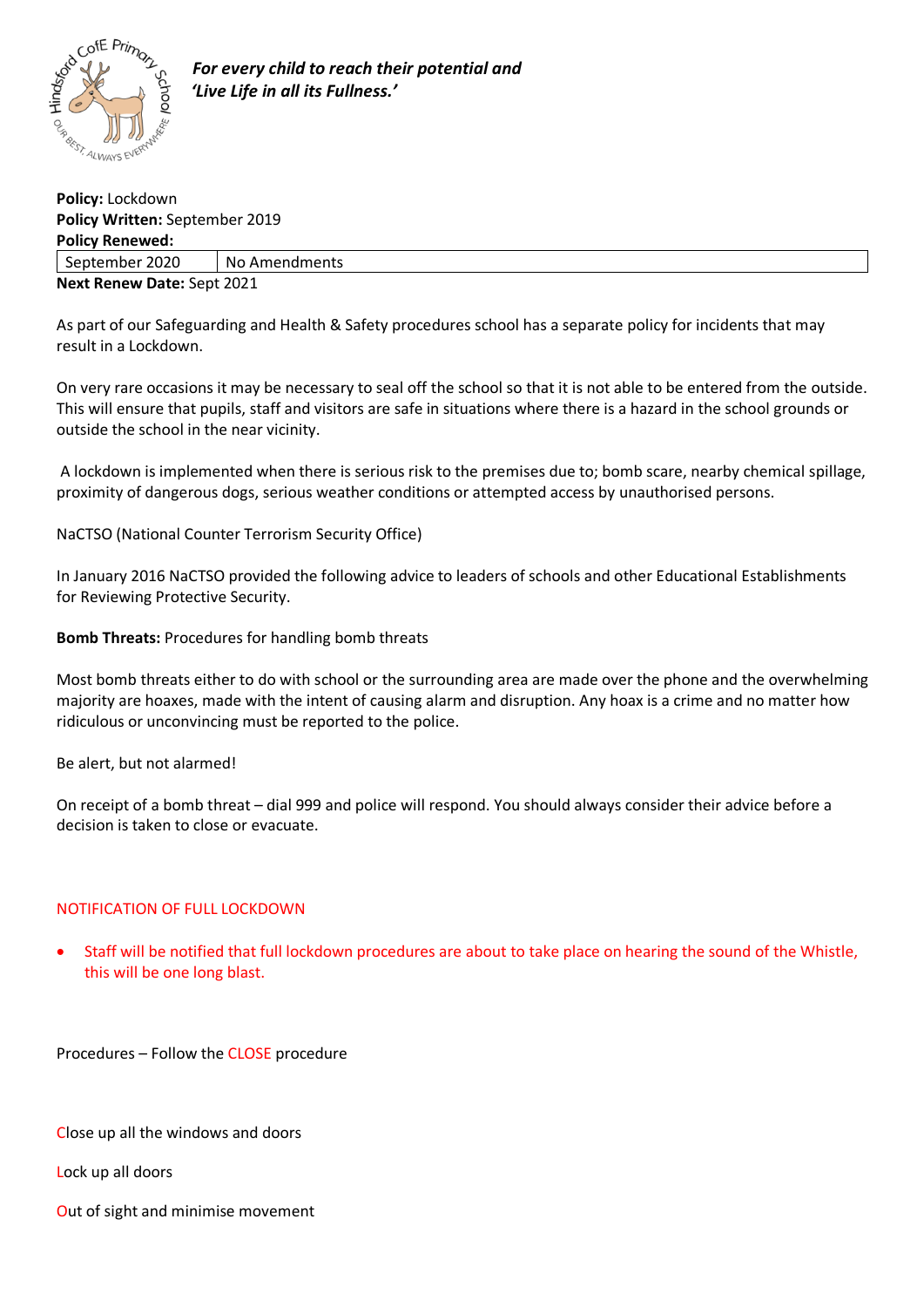Stay silent and avoid drawing attention

## Endure - be aware that you may be in lockdown for some time

- 1. The above signals will activate a process of children being ushered into the school building as quickly as possible and the locking of the school's classrooms, offices, connecting doors/shutters where it is possible to remain safe.
- 2. At the given signal the children remain in the room they are in and staff will ensure the windows and doors are closed/locked and blinds closed where possible and children are positioned away from sightlines from external windows/doors. Lights, smart boards and computer monitors are to be turned off.
- 3. Children or staff not in class for any reason will proceed to the nearest occupied classroom and remain with that class and teacher.
- 4. If practical, staff should notify the Headteacher, Deputy Head or SBM that those children in their class are not accounted for.
- 5. If practical, a member of staff should notify the Headteacher, Assistant Head or School Business Manager that they have children from another class in their room.

# NO ONE SHOULD MOVE AROUND THE SCHOOL

- 1. Staff are to support the children by keeping them calm and quiet
- 2. Staff are to remain in the lockdown positions until informed by a member of SLT that there is an all clear
- 3. As soon as possible after the lockdown teachers and children should return to their own classrooms and take the register and notify the SBM if there are any children unaccounted for

## **Staff Roles**

- SBM to make sure her office window and door is locked
- SBM to make sure that main front door is locked
- Headteacher and Deputy Headteacher stay in their office but are aware if possible of children missing from classrooms
- Individual teachers to make sure that their classroom doors, windows and blinds are shut
- If kitchen staff are still on site they must ensure that their doors and windows are locked, once kitchen staff have left site these areas are already locked
- Nearest member of staff to check hall windows

Individual staff cannot sign out or leave the premises during lockdown.

## **Communication with Parents**

- If necessary, parents will be notified as soon as it is possible to do so via the schools communication system. This will be done via dojo, facebook and the website
- Depending on the type and the severity of the incident, parents will be asked NOT to collect their child from school as it may put them and their child at risk
- Pupils will NOT be released to parents during a lockdown
- Parents will be asked NOT to call school as this may tie up emergency lines
- If the end of the day is extended due to the lockdown, parents will be notified and will receive information about the time and place that pupils can be picked from
- A letter to parents will be sent home on the nearest possible day following any serious incident to inform parents of context of lockdown and to encourage parents to reinforce with their children the importance of following procedures in these very rare circumstances